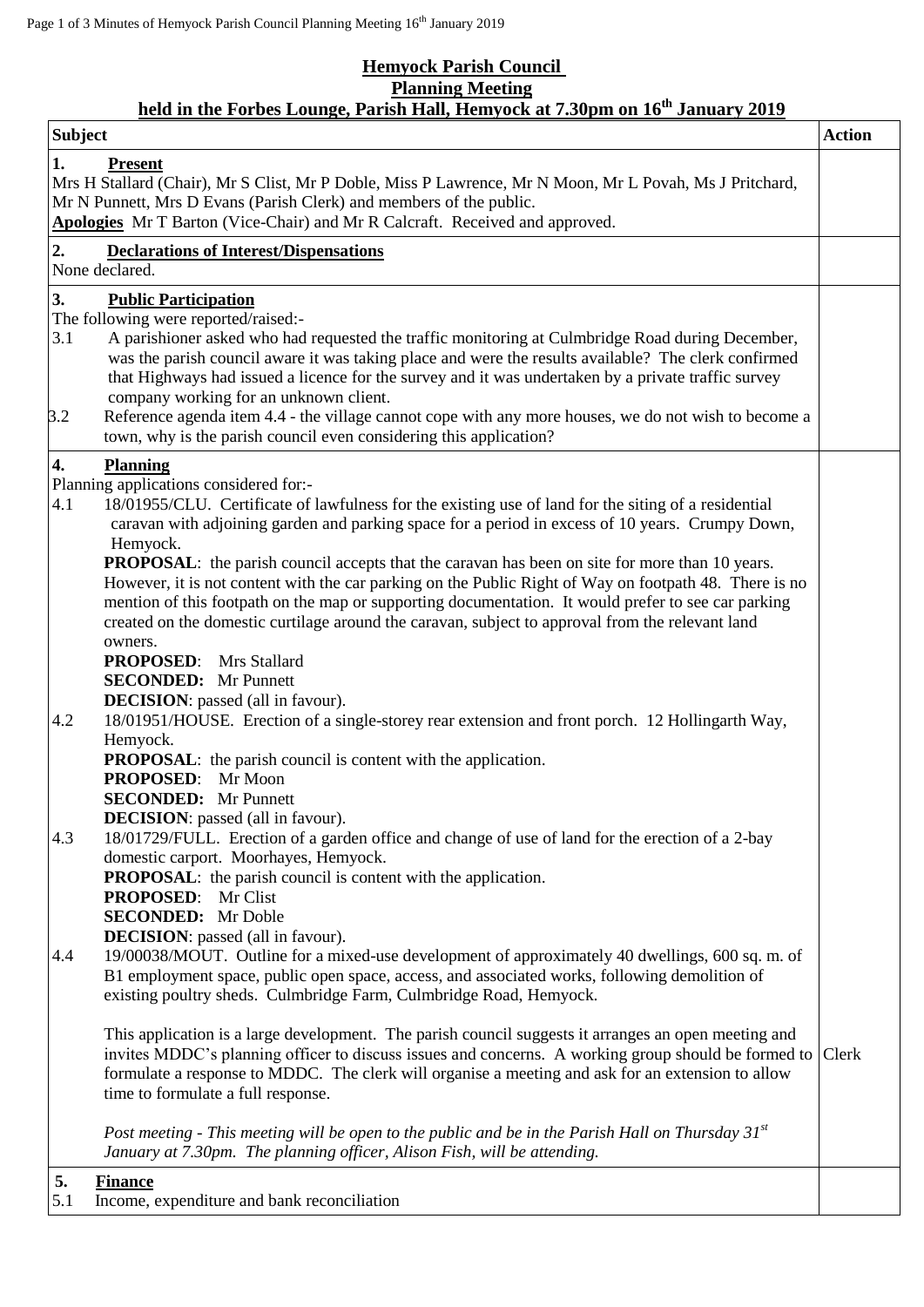| <b>INCOME</b>                                                                                                                                                                                                                                                                                                                                                                                                                                                                                                                                          |                                                  |                      |                                      |                                                    |                                      |  |  |  |
|--------------------------------------------------------------------------------------------------------------------------------------------------------------------------------------------------------------------------------------------------------------------------------------------------------------------------------------------------------------------------------------------------------------------------------------------------------------------------------------------------------------------------------------------------------|--------------------------------------------------|----------------------|--------------------------------------|----------------------------------------------------|--------------------------------------|--|--|--|
| 1.                                                                                                                                                                                                                                                                                                                                                                                                                                                                                                                                                     | 2,382.00<br>MDDC grant CTF (noticeboard)         |                      |                                      |                                                    |                                      |  |  |  |
| 2.                                                                                                                                                                                                                                                                                                                                                                                                                                                                                                                                                     | 12.35                                            | <b>Interest HSBC</b> |                                      |                                                    |                                      |  |  |  |
| $\overline{3}$ .                                                                                                                                                                                                                                                                                                                                                                                                                                                                                                                                       | 2.18                                             |                      | Interest P3                          |                                                    |                                      |  |  |  |
| 4.                                                                                                                                                                                                                                                                                                                                                                                                                                                                                                                                                     | 0.71                                             | Interest gf          |                                      |                                                    |                                      |  |  |  |
| 5.<br>80.73<br>Interest deposit                                                                                                                                                                                                                                                                                                                                                                                                                                                                                                                        |                                                  |                      |                                      |                                                    |                                      |  |  |  |
| <b>EXPENDITURE</b>                                                                                                                                                                                                                                                                                                                                                                                                                                                                                                                                     |                                                  |                      |                                      |                                                    |                                      |  |  |  |
|                                                                                                                                                                                                                                                                                                                                                                                                                                                                                                                                                        | 119.80<br>Hemyock parish hall<br>$\mathfrak{1}.$ |                      |                                      |                                                    | Room hire                            |  |  |  |
|                                                                                                                                                                                                                                                                                                                                                                                                                                                                                                                                                        | 2.<br>19.80                                      |                      | Unity trust bank                     | <b>Bank</b> charge                                 |                                      |  |  |  |
|                                                                                                                                                                                                                                                                                                                                                                                                                                                                                                                                                        | 3.<br>I Pike<br>40.00                            |                      |                                      | Xmas competition winner                            |                                      |  |  |  |
|                                                                                                                                                                                                                                                                                                                                                                                                                                                                                                                                                        | 4.<br>30.00                                      |                      | Hemyock Lights Brigade<br>A Kingston |                                                    | Xmas competition winner              |  |  |  |
| 5.<br>20.00<br>10.00<br>6.                                                                                                                                                                                                                                                                                                                                                                                                                                                                                                                             |                                                  | Mr Lane              |                                      | Xmas competition winner<br>Xmas competition winner |                                      |  |  |  |
| 7.                                                                                                                                                                                                                                                                                                                                                                                                                                                                                                                                                     |                                                  |                      | K Amor                               |                                                    | Toilet cleaning                      |  |  |  |
| 8.                                                                                                                                                                                                                                                                                                                                                                                                                                                                                                                                                     | 120.00<br>765.72                                 |                      | D Evans                              |                                                    | Clerk's wages and expenses           |  |  |  |
| 9.                                                                                                                                                                                                                                                                                                                                                                                                                                                                                                                                                     | 77.46                                            |                      | D Evans                              |                                                    | Reimbursement of toilet supplies     |  |  |  |
| 10.                                                                                                                                                                                                                                                                                                                                                                                                                                                                                                                                                    |                                                  | 340.48               | Spot On                              |                                                    | Toilet supplies                      |  |  |  |
| 11.                                                                                                                                                                                                                                                                                                                                                                                                                                                                                                                                                    |                                                  | 323.60               | Ashfords                             |                                                    | Legal fees for toilets               |  |  |  |
| 12.                                                                                                                                                                                                                                                                                                                                                                                                                                                                                                                                                    |                                                  | 876.00               | Ashculme Ltd                         |                                                    | Tree work at cemetery                |  |  |  |
| 13.                                                                                                                                                                                                                                                                                                                                                                                                                                                                                                                                                    |                                                  | 501.00               | N Page                               |                                                    | P3 works                             |  |  |  |
| 14.                                                                                                                                                                                                                                                                                                                                                                                                                                                                                                                                                    |                                                  | 96.17                |                                      | <b>SSE Enterprise</b>                              | Repairs to lights in car park        |  |  |  |
| 15.                                                                                                                                                                                                                                                                                                                                                                                                                                                                                                                                                    |                                                  | 12.40                |                                      | Hemyock parish hall                                | Room hire                            |  |  |  |
| 16.                                                                                                                                                                                                                                                                                                                                                                                                                                                                                                                                                    |                                                  | 78.00                |                                      | <b>Play Inspection Company</b>                     | Longmead play area annual inspection |  |  |  |
| <b>BANK RECONCILIATION</b>                                                                                                                                                                                                                                                                                                                                                                                                                                                                                                                             |                                                  |                      |                                      |                                                    |                                      |  |  |  |
| HSBC Community a/c<br>18,976.41                                                                                                                                                                                                                                                                                                                                                                                                                                                                                                                        |                                                  |                      |                                      |                                                    |                                      |  |  |  |
| <b>HSBC</b> Deposit                                                                                                                                                                                                                                                                                                                                                                                                                                                                                                                                    |                                                  |                      |                                      | 75,116.00                                          |                                      |  |  |  |
| HSBC P3                                                                                                                                                                                                                                                                                                                                                                                                                                                                                                                                                |                                                  |                      |                                      | 0.04                                               |                                      |  |  |  |
| <b>HSBC</b> Longmead                                                                                                                                                                                                                                                                                                                                                                                                                                                                                                                                   |                                                  |                      |                                      | 1.27                                               |                                      |  |  |  |
| Unity Trust Bank current                                                                                                                                                                                                                                                                                                                                                                                                                                                                                                                               |                                                  |                      |                                      | 100.00                                             |                                      |  |  |  |
| Unity Trust Bank deposit                                                                                                                                                                                                                                                                                                                                                                                                                                                                                                                               |                                                  |                      |                                      | 75021.57                                           |                                      |  |  |  |
| <b>Unity Trust Bank GF</b>                                                                                                                                                                                                                                                                                                                                                                                                                                                                                                                             |                                                  |                      |                                      | 706.72                                             |                                      |  |  |  |
| <b>Unity Trust Bank P3</b>                                                                                                                                                                                                                                                                                                                                                                                                                                                                                                                             |                                                  | 2,178.84             |                                      |                                                    |                                      |  |  |  |
| Nationwide Bond                                                                                                                                                                                                                                                                                                                                                                                                                                                                                                                                        |                                                  |                      |                                      | 85,491.74                                          |                                      |  |  |  |
| <b>United Trust Bank</b>                                                                                                                                                                                                                                                                                                                                                                                                                                                                                                                               |                                                  |                      |                                      | 75,900.00                                          |                                      |  |  |  |
| <b>Total</b>                                                                                                                                                                                                                                                                                                                                                                                                                                                                                                                                           |                                                  |                      |                                      | 333,492.59                                         |                                      |  |  |  |
|                                                                                                                                                                                                                                                                                                                                                                                                                                                                                                                                                        |                                                  |                      |                                      |                                                    |                                      |  |  |  |
| <b>PROPOSAL:</b> that the income is agreed and the above cheques/payments are paid/agreed.<br><b>PROPOSED:</b><br><b>Miss Lawrence</b><br><b>SECONDED:</b> Mr Punnett<br><b>DECISION</b> : passed (all in favour).                                                                                                                                                                                                                                                                                                                                     |                                                  |                      |                                      |                                                    |                                      |  |  |  |
| <b>Blackdown Healthy Living &amp; Activities Centre</b><br>6.<br>The centre has asked for permission to store some soft play equipment at The Store.<br><b>PROPOSAL:</b> the council gives its permission for the BHLAC to store the play equipment at The Store.<br>BHLAC to liaise with Mr Calcraft.<br><b>PROPOSED:</b> Ms Pritchard<br><b>SECONDED:</b> Miss Lawrence<br><b>DECISION</b> : passed (all in favour).                                                                                                                                 |                                                  |                      |                                      |                                                    |                                      |  |  |  |
| Items raised by the chairman<br>7.<br>7.1<br>Public Conveniences - There have been some teething problems, namely:-obtaining keys, graffiti,<br>blockage and storage. It has become clear that the storage cupboard created in the ladies' is not big<br>enough to store all of the cleaning equipment. The chair suggested that the ladies' is used as a storeroom<br>and the disabled toilet becomes a ladies'/disabled.<br><b>PROPOSAL:</b> the council will convert the ladies' to a storeroom and make the disabled a<br>ladies'/disabled toilet. |                                                  |                      |                                      |                                                    |                                      |  |  |  |